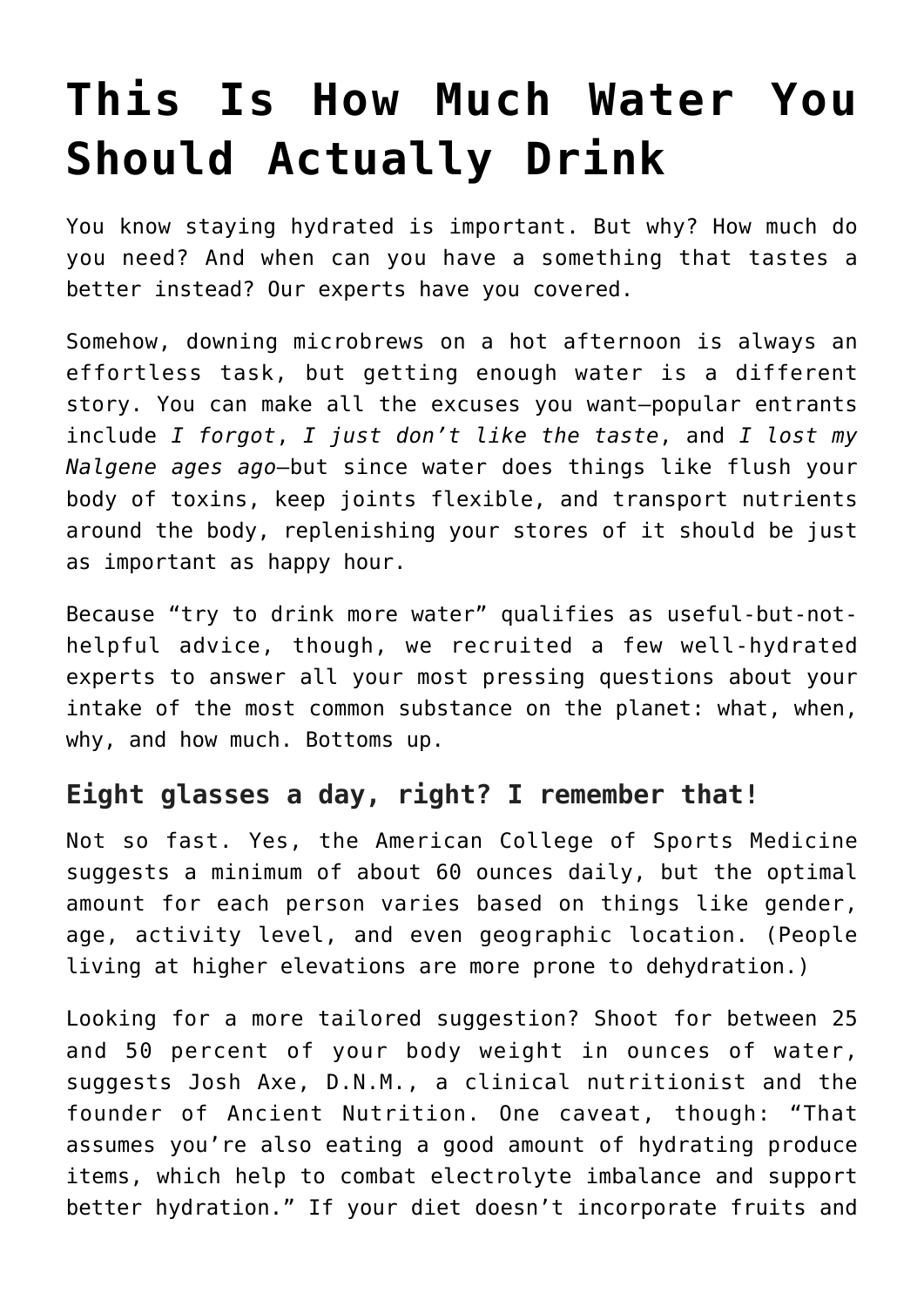vegetables that are high in water—strawberries, iceberg lettuce, celery, pineapple, and cantaloupe—you need to drink even more. (You should also start incorporating those foods into your diet.)

#### **Okay, so what about exercise?**

If you're a soak-through-your-shirt-on-the-treadmill sort of guy, the ACSM [recommends](https://www.ncbi.nlm.nih.gov/pubmed/17277604) that you drink about 500 ml of fluid—roughly 17 ounces—two hours before exercise, which both promotes adequate hydration and also allows time for a bathroom break. But don't start chugging the moment you throw on a pair of compression shorts. One 2015 [study](https://journals.lww.com/cjsportsmed/Fulltext/2015/07000/Statement_of_the_%20Third_International.2.a) found that some athletes are so concerned about dehydration that they consume *too*much water during exercise, which can entail its own set of deleterious health consequences.

What's the sweet spot for you? Aim for one or two cups of water per pound of sweat-induced weight loss. "Essentially, weigh yourself before and after exercise to determine how much water weight you shed," suggests Abbie E. Smith-Ryan, Ph.D., an advisor at [Revere](https://revere.co/). Make sure you try this process in different environments, too—you might sweat more out on the track, for example, than you do in a climate-controlled gym.

If you're waiting to drink until you're thirsty, you're making a mistake. "Even a one-percent weight loss from dehydration can lead to increased muscle fatigue, decreased speed, and decreased strength," says Heather Milton, M.S., a senior exercise physiologist at the [NYU Langone Sports Performance](https://nyulangone.org/locations/sports-performance-center) [Center.](https://nyulangone.org/locations/sports-performance-center) "Two percent can lead to decreases in reaction time, cognition, and power."

**Watch:**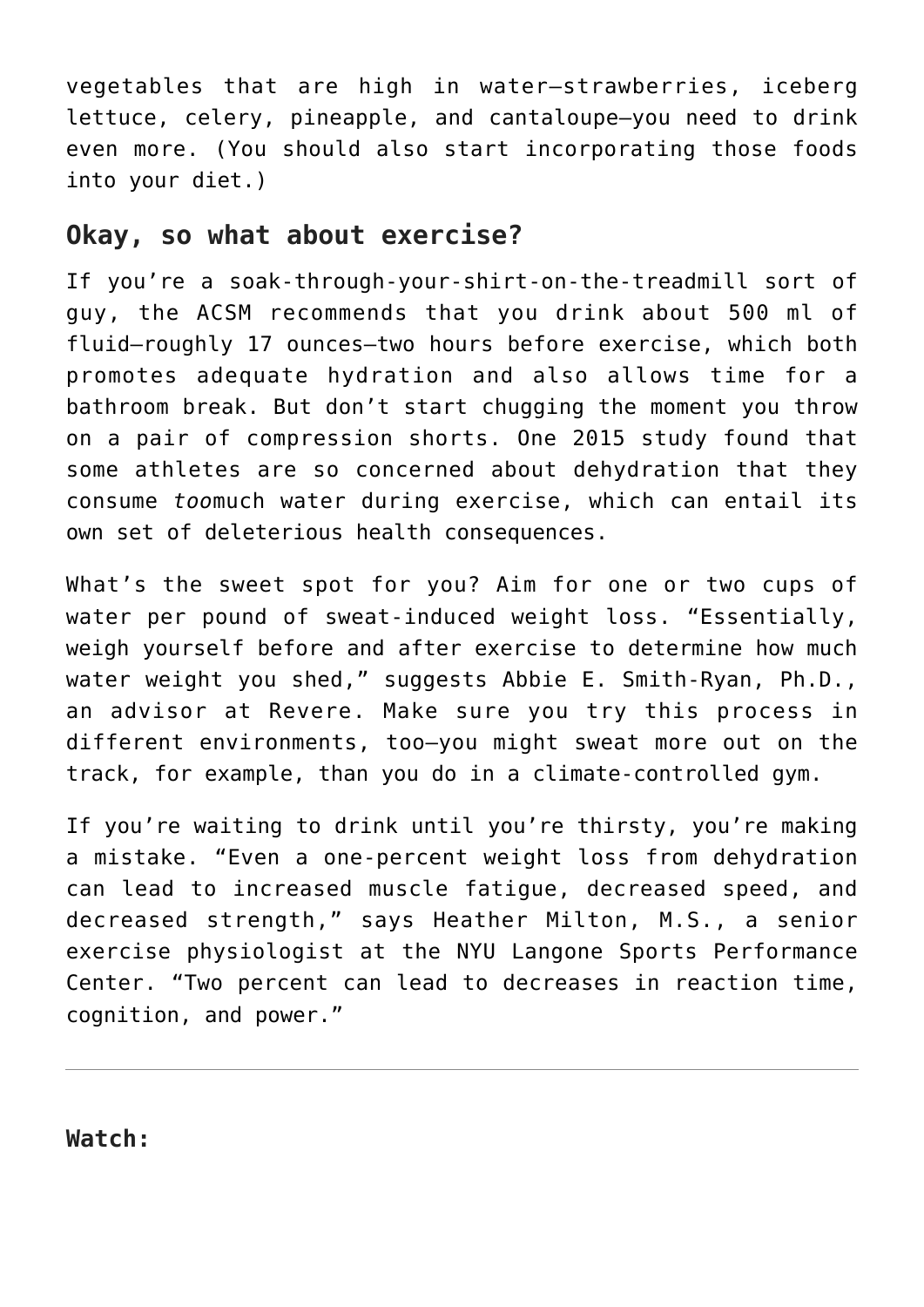### **When do I get to have sports drinks?**

If you're exercising for longer periods of time, consider trying something besides plain old water. Leah Silberman, M.S., R.D., and a nutritionist for [CORE,](https://hydratewithcore.com/) suggests that people experiment with powders, sports drinks, and electrolyteinfused water, all of which help to facilitate proper muscle function, blood pressure, and cell structure integrity. "If it's hot out, this is extra important," Silberman says. "Just be sure to steer clear of high-sugar options, which will ultimately dehydrate you."

## **Is there a time of day that's more important to drink up that others?**

If getting enough water is already a challenge, don't worry too much about *when* you're consuming it. But if you're ready to take things to the next level, Axe suggests being mindful of water consumption within 30 minutes of waking, sleeping, and eating. "Drinking water during your meal can somewhat dilute stomach acid and cause your body to work harder to digest what you eat," he says. Keep that water on ice until after you're done eating.

#### **This sounds hard.**

First, grow up. Second, get creative! If taste is your problem, try using an infuser to liven up the proceedings. (Lemon, grapefruit, cucumber, and mint are all delightful candidates.) Seltzer counts, too, says Smith-Ryan, and you can even include coffee and milk in your fluid intake. Try and make water your go-to option, though; it plays a vital role in